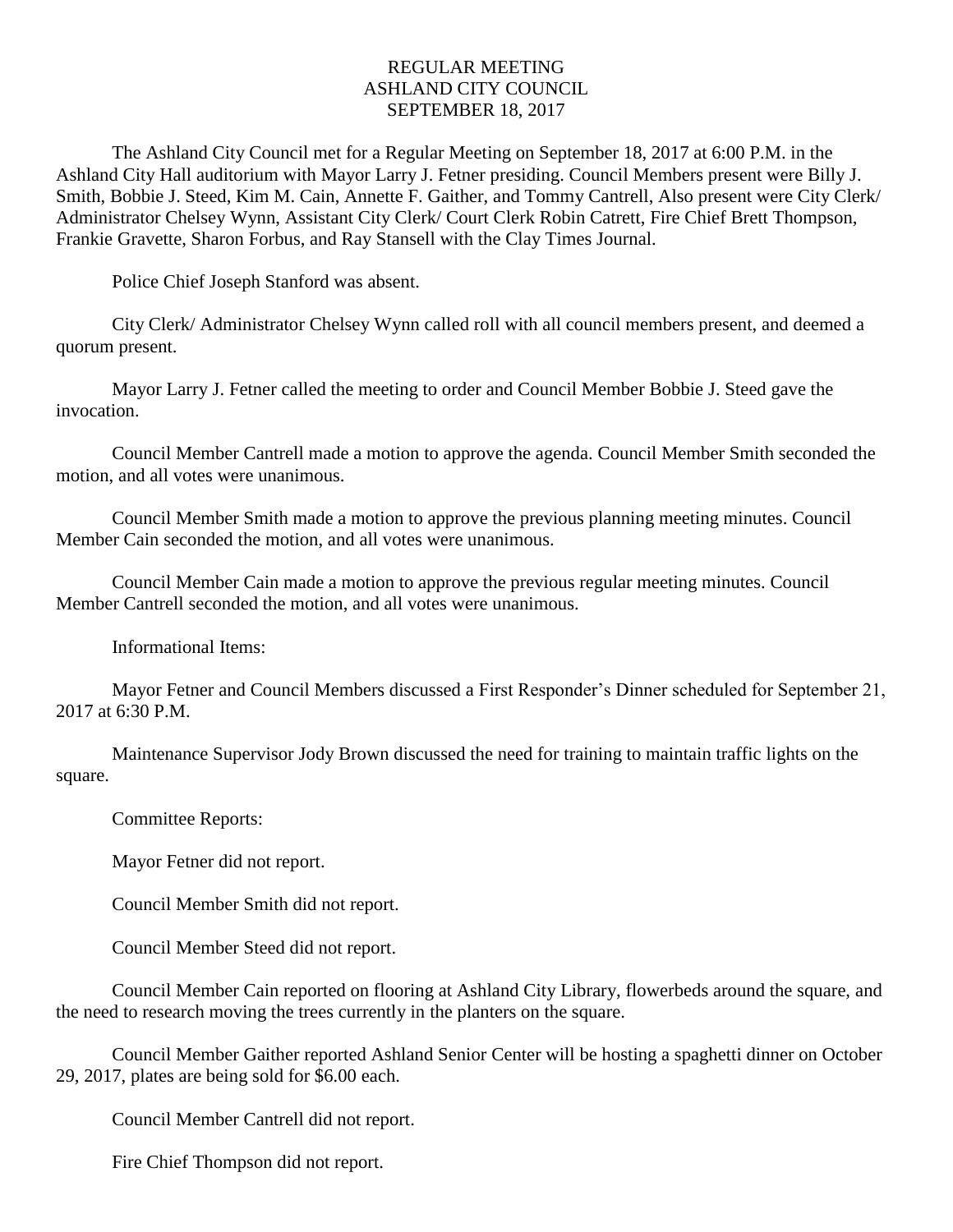Maintenance Supervisor Jody Brown reported the Maintenance Department started the limb route today, and will start cleaning gutters next week. Supervisor Brown advised a bridge in the bird trail will need to be repaired before the Haunted Trail.

City Clerk/ Administrator Chelsey Wynn did not report.

Citizen Frankie Gravette with the Clay County Animal Shelter expressed appreciation for the cities continued support of the Animal Shelter.

New Business:

Council Member Steed made a motion to approving the city to pay bills received since the last regular meeting in the amount of \$16,220.13. Council Member Gaither seconded the motion, and all votes were unanimous.

Council Member Cain made a motion to approve the Animal Shelter Contract. Council Member Smith seconded the motion, and all votes were unanimous.

Council Member Cain made a motion to approve Air Methods Advantage Membership agreement. Council Member Steed seconded the motion, and all votes were unanimous.

Council Member Cain made a motion to approve the City of Ashland FY 2017-2018 budget. Council Member Gaither seconded the motion, and all votes were unanimous.

Council Member Cantrell made a motion approving the city to pay Northeast Alabama Law Enforcement Academy \$2,289.00 for academy expenses for Patrol Officer Hunter Griffin. Council Member Gaither seconded the motion, and all votes were unanimous.

Council Member Cain made a motion approving the city to pay Local Government Corporation \$828.00 for Delta Business License Software FY 2017-2018. Council Member Smith seconded the motion, and all votes were unanimous.

Council Member Smith made a motion approving to amend quote for repair of bucket truck to \$4,692.35 at Reeves Aerial. Council Member Cantrell seconded the motion, and all votes were unanimous.

Council Member Steed made a motion approving the purchase of equipment for the Maintenance Department form Talladega Tractor Company at a total cost of \$2,204.00. Council Member Smith seconded the motion, and all votes were unanimous.

Council Member Cantrell made a motion approving an agreement for Watershed Maintenance with Justin Bailey. Council Member Gaither seconded the motion, and all votes were unanimous.

Council Member Cain made a motion approving the city to purchase ink for Ashland City Hall from Office Depot at a cost of \$302.50. Council Member Cantrell seconded the motion, and all votes were unanimous.

Council Member Cain made a motion approving the city to pay \$340.00 for porter johns for Trunk or Treat from Envirowise. Council Member Gaither seconded the motion, and all votes were unanimous.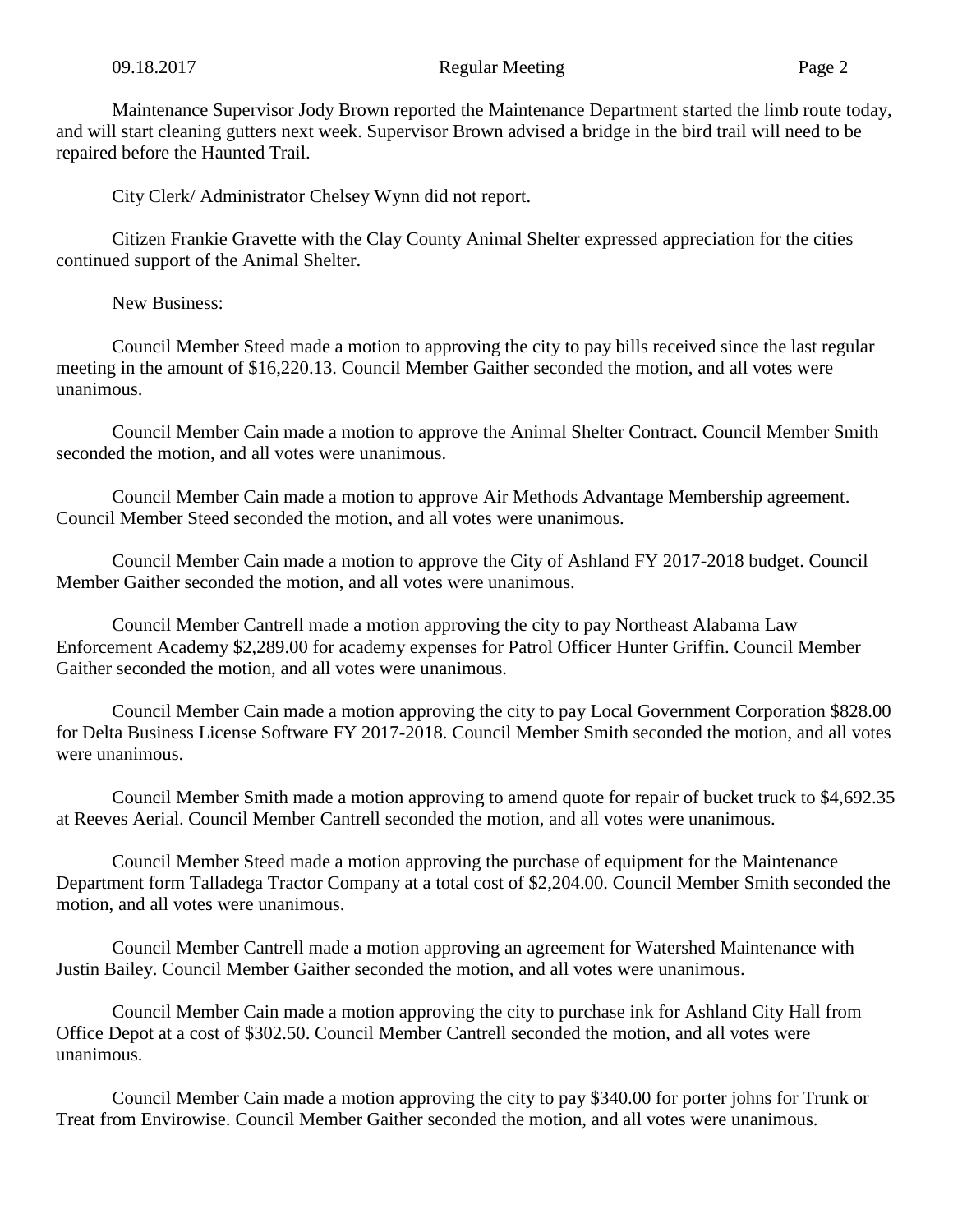Council Member Cain made a motion approving the city to pay Edgar & Associates \$2,687.50 for audit work. Council Member Gaither seconded the motion, and all votes were unanimous.

Resolutions, Ordinance, Orders, and Other Business:

Council Member Cain made a motion to suspend the rules of a first reading to allow the City of Ashland to consider Ordinance Number 2017-09-18-01 creating a city planning commission for the City of Ashland. Council Member Gaither seconded the motion to suspended the rules.

Roll Call Vote Council Member Smith – Yea Council Member Steed – Yea Council Member Cain – Yea Council Member Gaither – Yea Council Member Cantrell- Yea

All votes unanimous motion carries.

Council Member Cain made a motion to approve Ordinance Number 2017-09-18-01 creating a city planning commission for the City of Ashland. Council Member Cantrell seconded the motion.

Roll Call Vote Council Member Smith – Yea Council Member Steed – Yea Council Member Cain – Yea Council Member Gaither – Yea Council Member Cantrell- Yea

All votes unanimous motion carries.

Council Member Gaither made a motion to suspend the rules of a first reading to allow the City of Ashland to consider Ordinance Number 2017-09-18-02 to amend Ordinance Number 2007-10-15-01. Council Member Steed seconded the motion.

Roll Call Vote Council Member Smith – Yea Council Member Steed – Yea Council Member Cain – Yea Council Member Gaither – Yea Council Member Cantrell- Yea

All votes unanimous motion carries.

Council Member Gaither made a motion to approve Ordinance Number 2017-09-18-02 amending Ordinance Number 2007-10-15-01. Council Member Cantrell seconded the motion.

Roll Call Votes Council Member Smith – Yea Council Member Steed – Yea Council Member Cain – Yea Council Member Gaither – Yea Council Member Cantrell- Yea All votes unanimous motion carries.